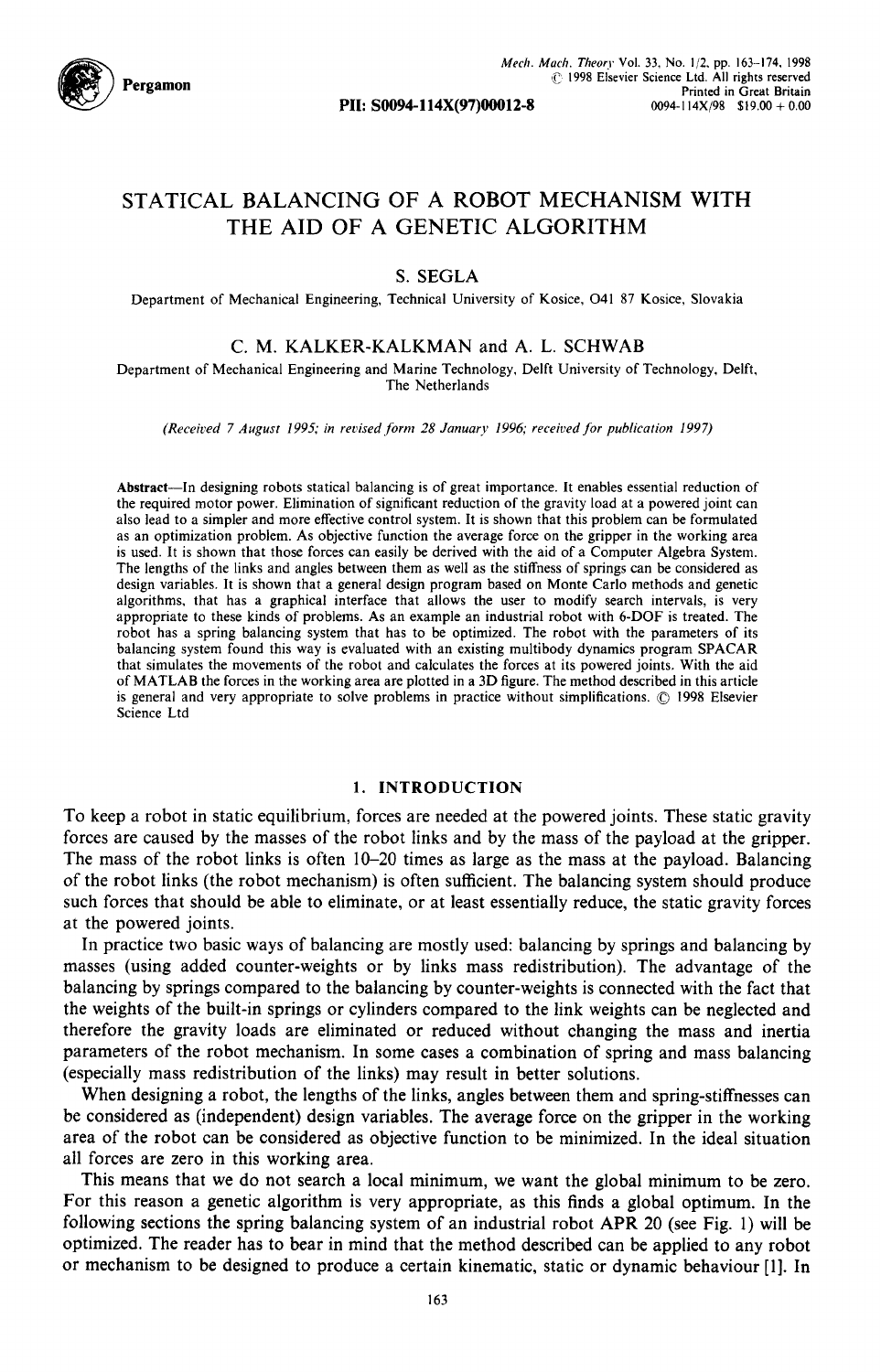Section 2 the problem is formulated as an optimization problem, and the objective function is derived with the aid of Maple [2]. In Section 3 the optimization method is discussed and in Section 4 the results for the robot APR 20 are given. In Section 5 these results are evaluated with a general multi-body program SPACAR [3] that is able to simulate the movements of any input-given mechanism, and that is able to compute the forces in any position. It is also shown that with the aid of a simple interface those forces can be plotted with the aid of MATLAB [4].

## **2. FORMULATION OF THE PROBLEM**

It is easy to see that of the 6-DOF of the mechanism only two have to be balanced, namely  $q2$ and  $q3$ , see Fig. 1. When we assume a mass of zero at the gripper,  $q4$ ,  $q5$  and  $q6$  have no influence. The rotation about the vertical axis  $(q_1)$  is already balanced when the robot is in a correctly vertical position. This simplifies the balancing considerably as the spatial robot can now be reduced to a planar mechanism with 2-DOF. It can be proved [5] that in the case of the massless links 6 and 8 the static gravity forces at the degrees of freedom  $q2$  and  $q3$  caused by gravitation forces of links 5 and 7 can be completely eliminated. The problem of the statical balancing of the robot taking into account masses of the links 6 and 8 will be formulated as an optimization problem. Spring mechanisms are used to balance the robot APR 20 (see Figs 3 and 4). Figure 3 shows statical balancing of link 7. The balancing moment is transmitted to link 7 by a mechanical belt and pulley transmission. The first pulley wheel of the transmission placed on the rotating base of the robot can rotate independently of the rotation of link 5. The second one (of the same diameter) is attached to link 7. One end of the spring rod of this balancing mechanism is connected to the lower pulley by a revolute joint at W and a balancing spring 2 of constant stiffness  $k2$  is placed between the other end of the spring rod and a joint at  $V2$  (placed on the rotating base of the robot) which allows rotation and translation of the spring rod. Figure 4 shows the balancing mechanism of link 5 which is similar to the previous one. The spring rod is connected to link 5 by a revolute joint at T.

We have to find such parameters of both balancing mechanisms which minimize the forces *Fx*  and  $F_y$  acting on point C (see Fig. 2). These forces have to ensure statical balance of the robot in any position of the robot gripper (M) in the working area of the robot *EFGH.* It should be noted that thanks to a parallelogram *A CBD* there is a simple relation between the position of the robot gripper  $(M)$  in the rectangle *EFGH* and the position of the joint C in the smaller rectangle *E'F'G'H'.* 



Fig. 1. Robot APR 20.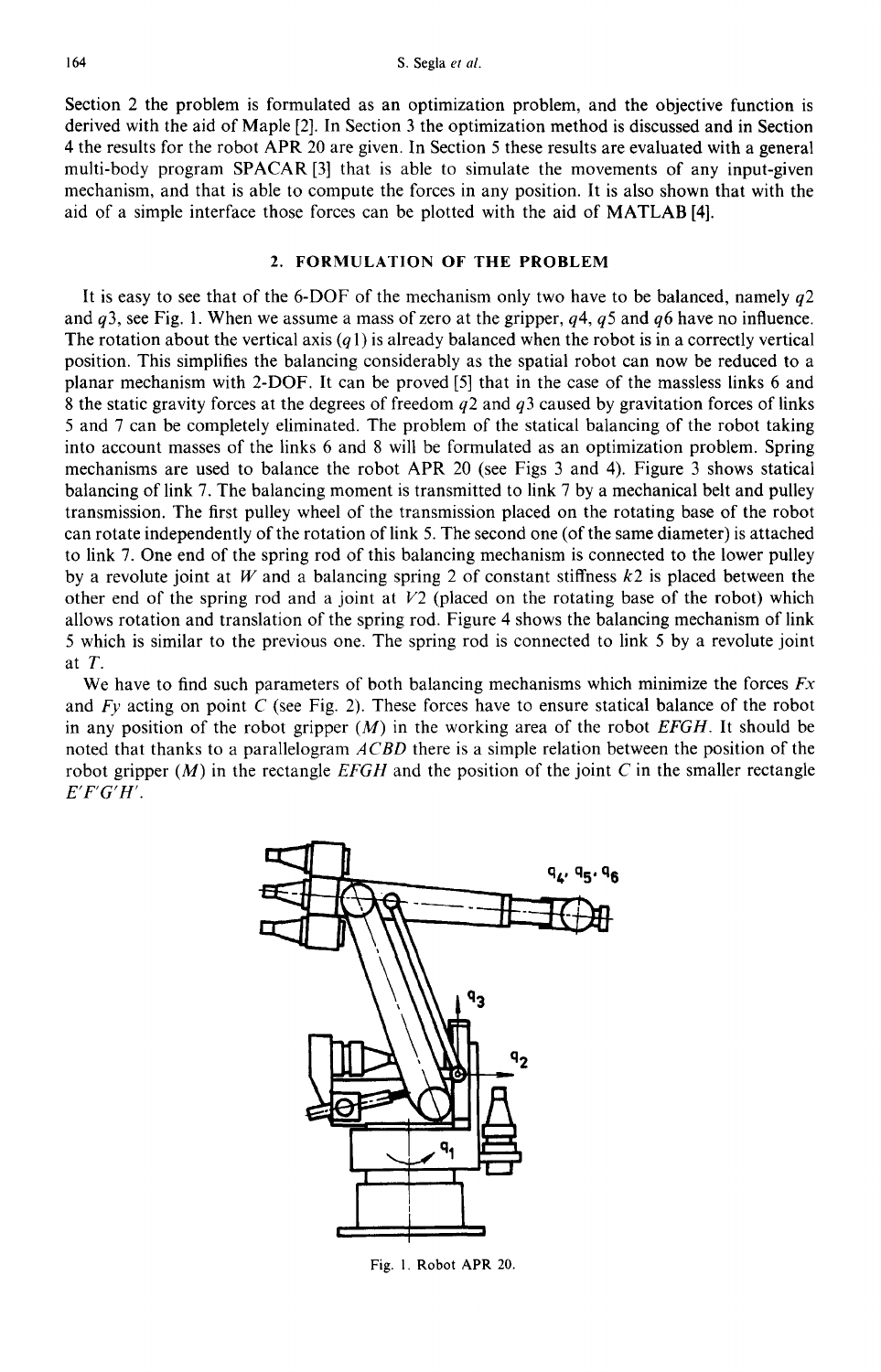

Fig. 2. Scheme of the robot APR 20.

## *2.1. Variables*

In order to formulate the optimization problem mathematically we need to introduce a number of variables (see Figs 2, 3, and 4). In Section 2.5 we will see that many of the variables given below can be regarded as design variables of both balancing mechanisms of the robot.



Fig. 3. Static equilibrium of the link 7.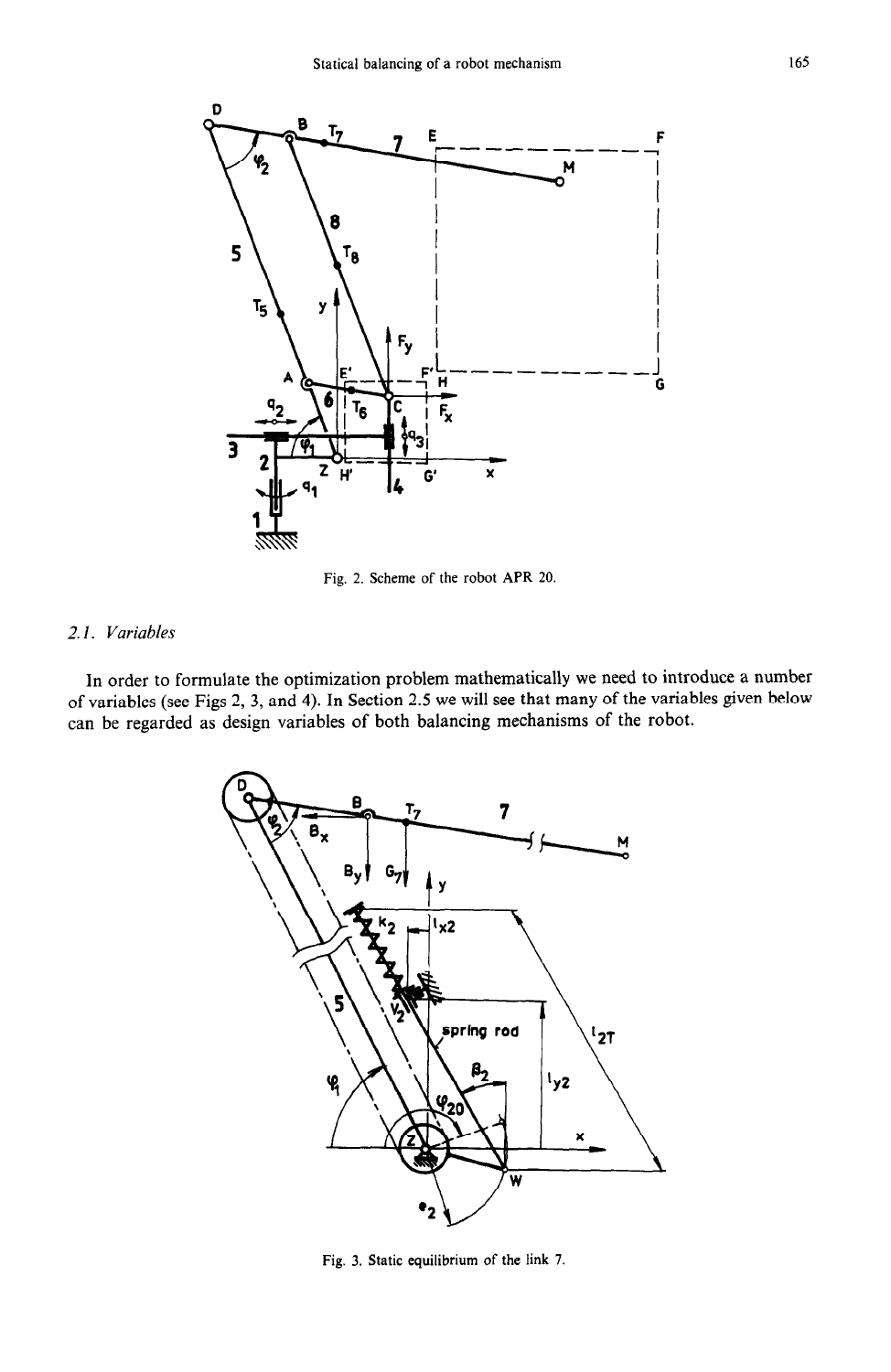

Fig. 4. Static equilibrium of the links 5 and 7 together.

Coordinates of the robot mechanism:  $\phi$ 1,  $\phi$ 2

Masses of robot links:  $m5$ ,  $m6$ ,  $m7$  (includes mass of the robot gripper and nominal payload of 10 kg),  $m8$ 

Lengths of links: 15, 16, 17, 18,  $AZ = a$ ,  $DB = b$ Lengths determining centres of gravity:  $CT8 = c$ ,  $DT7 = d$ ,  $ZT5 = p$ ,  $AT6 = q$ Forces acting on point C in horizontal and vertical directions: *Fx, Fy*  Reaction forces: *Ax, Ay, Bx, By*  Stiffness of springs 1 and 2:  $k1, k2$ Lengths of unloaded springs 1 and 2:101, 102 Lengths of spring rods: ll T, *12T*  Distances determining position of point V1: *Ix* 1, *ly 1*  Distances determining position of point V2: *lx2, ly2*  Distances between points *ZT, ZW: e 1, e2*  Permissible spring deflections: *tm 1, tm2*  Angle determining position of point  $T: \phi 10$ Angle determining position of point W (when  $\phi$ 1 =  $\phi$ 2):  $\phi$ 20

#### *2.2. Equilibrium conditions*

It is clear that the forces Fx and *Fy* have to be minimized for all occurring positions of the robot. These forces are functions of the coordinates  $\phi$ 1 and  $\phi$ 2 and, of course, of the design variables of the robot. To compute the forces, we write down the following static equilibrium conditions. For static equilibrium of the links 6 and 8 together (see Fig. 5) in x and y directions we write:

$$
Ax + Bx + Fx = 0,\t\t(1)
$$

$$
Ay + By + Fy - G6 - G8 = 0 \tag{2}
$$

and equilibrium condition of moments about point A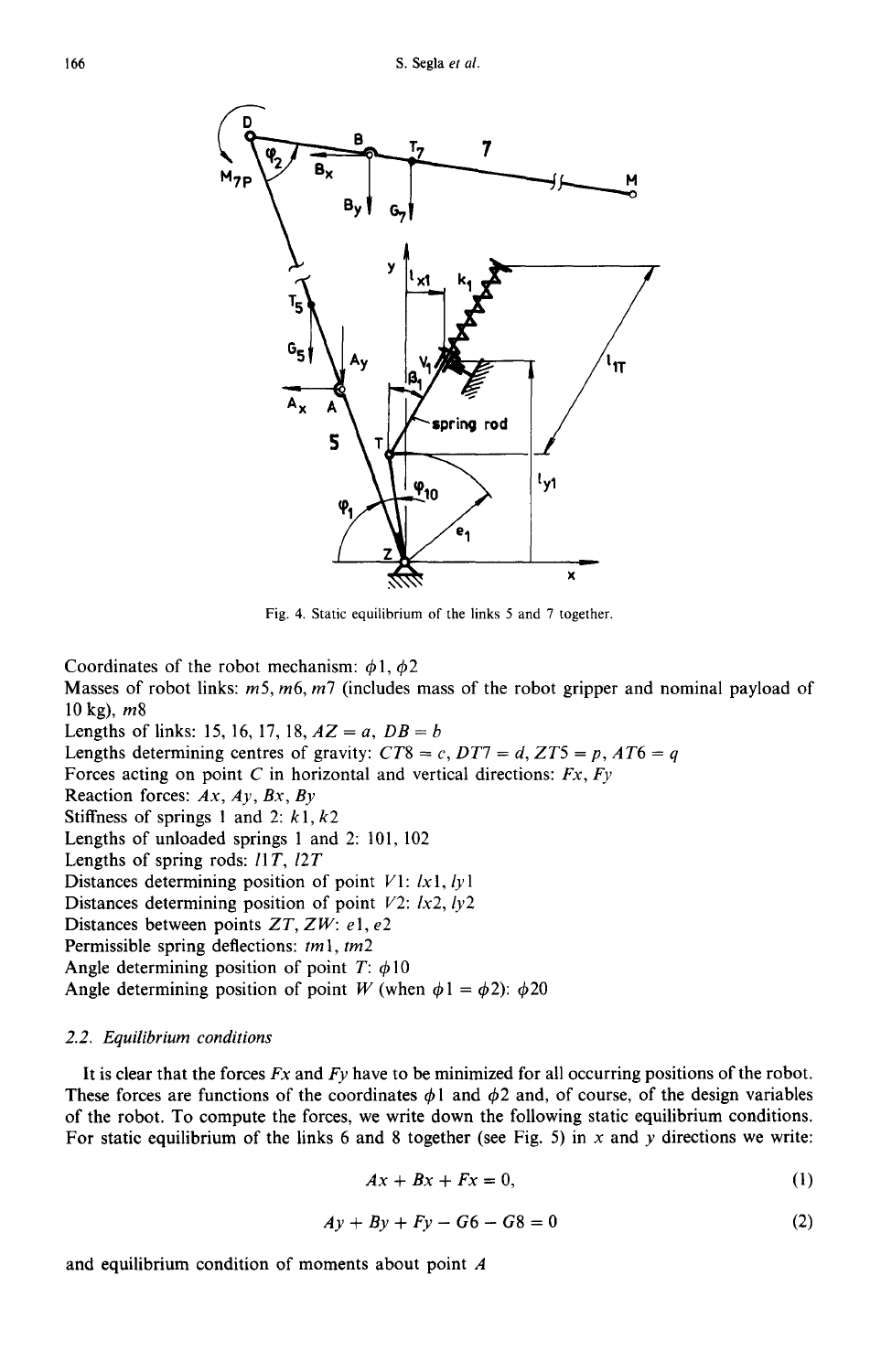$$
- By[16 cos(\phi 1 - \phi 2) - 18 cos \phi 1] + Bx[18 sin \phi 1 - 16 sin(\phi 1 - \phi 2)] + G6q cos(\phi 1 - \phi 2)
$$

+ 
$$
G8[16\cos(\phi 1 - \phi 2) - c\cos \phi 1] - Fx 16\sin(\phi 1 - \phi 2) - Fy 16\cos(\phi 1 - \phi 2) = 0
$$
 (3)

We can also use the equilibrium of moments of link 8 about point C

$$
Bx18\sin\phi 1 + By18\cos\phi 1 - G8c\cos\phi 1 = 0\tag{4}
$$

For gravitational forces we have the relations:  $Gi = mi.g$  ( $i = 5-8$ ), where g is the acceleration due to gravity. The equilibrium condition of the link 7, that expresses equilibrium of all moments about point  $D$ , can be written in the form:

$$
G7d\cos(\phi 1 - \phi 2) + Byb\cos(\phi 1 - \phi 2) + Bxb\sin(\phi 1 - \phi 2) - M7P = 0
$$
 (5)

where *M7P* is the spring balancing moment

$$
M7P = k2\{102 - [12T - \sqrt{(a1^2 + a2^2)}]\}e2.\sin(3\pi/2 - \beta 2 - \phi 20 - \phi 1 + \phi 2),\tag{5a}
$$

with

$$
a1 = e2\cos(3\pi/2 - \phi 20 - \phi 1 + \phi 2) + ly2,
$$
 (5b)

$$
a2 = e2\sin(3\pi/2 - \phi 20 - \phi 1 + \phi 2) + lx2,
$$
 (5c)

and

$$
\beta 2 = \arctg(a2/a1) \tag{5d}
$$

Finally we write down the static equilibrium of links 5 and 7 together (equilibrium of all moments about point  $Z$ , see Fig. 4)

$$
- G7[15 \cos \phi 1 - d \cos(\phi 1 - \phi 2)] - Bx[15 \sin \phi 1 - b \sin(\phi 1 - \phi 2)]
$$
  

$$
- By[15 \cos \phi 1 - b \cos(\phi 1 - \phi 2)] - M7P - G5p \cos \phi 1
$$
  

$$
- Ax a \sin \phi 1 - Ay a \cos \phi 1 - M5P = 0
$$
 (6)

**Service** State

where *M5P* is the spring balancing moment

$$
M5P = -k\{101 - [l1T - \sqrt{(b1^2 + b2^2)}\}e1.\sin(\beta 1 + \pi/2 - \phi 1 - \phi 10),\tag{6a}
$$



Fig. 5. Determination of the forces  $Fx$  and  $Fy$ .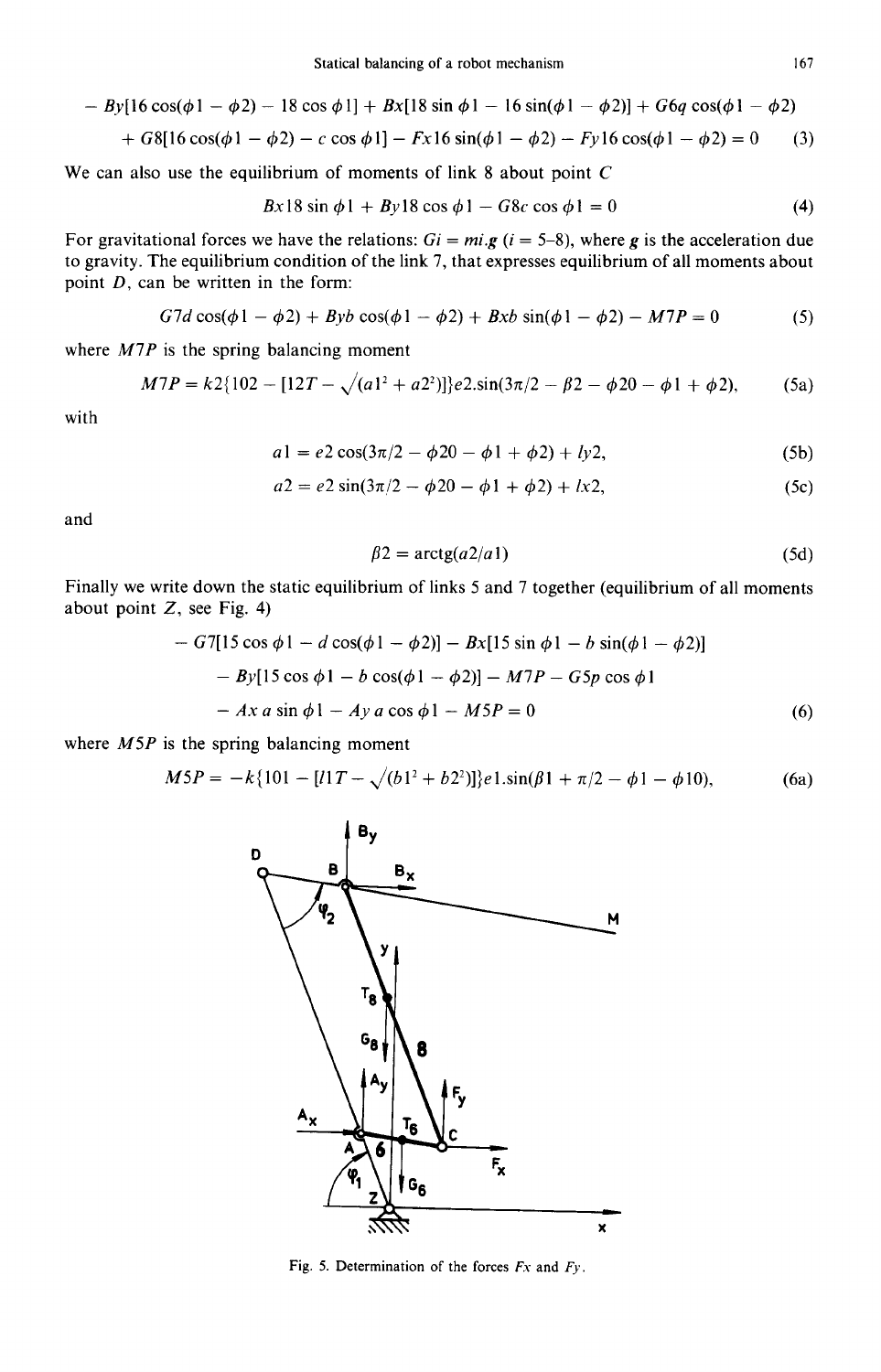with

$$
b1 = e1 \cos(\phi 1 + \phi 10) - lx1,
$$
 (6b)

$$
b2 = -e1\sin(\phi 1 + \phi 10) + ly1
$$
 (6c)

and

$$
\beta 1 = \arctg(b1/b2). \tag{6d}
$$

It is clear that *Fx* and *Fy* as well as *Ax, Ay, Bx, By* can be solved as functions of the coordinates  $\phi$ 1 and  $\phi$ 2 from the equations (1)-(6). In the next section this will be done with the aid of a Computer Algebra Software System.

### *2.3. Solution of the forces from the equilibrium equations*

Equations (1)–(6) can be regarded as a set of six linear equations in  $Fx$ ,  $Fy$ ,  $Ax$ ,  $Ay$ ,  $Bx$  and *By.* We are only interested in the values of *Fx* and *Fy.* As we want to compute *Fx* and *Fy* for various values of  $\phi$ 1 and  $\phi$ 2, and as we want to compute all those values for various values of the design variables of the robot we must be able to compute *Fx* and *Fy* in a very fast way. The fastest way is to solve equations  $(1)$ – $(6)$  symbolically and we will do that with Maple [2]. First, we write

$$
cv = \cos(\phi 1 - \phi 2) \quad sf1 = \sin \phi 1 \quad sf2 = \sin \phi 2
$$

$$
sv = \sin(\phi 1 - \phi 2) \quad cf1 = \cos \phi 1.
$$

It is clear that we have

$$
cf1.sv - cv.sf1 = -sf2
$$
\n<sup>(7)</sup>

It is easy to derive that equations (1)-(6) can be written as:

$$
\begin{bmatrix}\n1 & 0 & 1 & 0 & 1 & 0 \\
0 & 1 & 0 & 1 & 0 & 1 \\
0 & 0 & 0 & 0 & sv & cv \\
0 & 0 & sy & 1 & cf & 0 & 0 \\
0 & 0 & sv & cv & 0 & 0 \\
s f & cf & 0 & 0 & 0 & 0\n\end{bmatrix}\n\begin{bmatrix}\nAx \\
Ay \\
By \\
Bx \\
By \\
Fx \\
Fy\n\end{bmatrix}\n=\n\begin{bmatrix}\n0 \\
A \\
B \\
B \\
C \\
D \\
E\n\end{bmatrix}
$$
\n(8)

with

$$
A = G6 + G8
$$
  
\n
$$
B = (16.cv.G8 + q.cv.G6)/16 - (M7P - d.cv.G7)/b
$$
  
\n
$$
C = c.cf1.G8/18
$$
  
\n
$$
D = (M7P - d.cv.G7)/b
$$
  
\n
$$
E = (-15.cf1.G7 - M5P - p.cf1.G5 - 15.c.cf1.G8/18)/a
$$
 (9)

Using Maple [2] we find the following solutions for *Fx* and *Fy:* 

$$
Fx = cf1.cv(G5.p/a + G6 + M5P/(cf1.a) + 15.G7/a - G6.q/16 - G8.c/18 - G7.d/b
$$
  
+ M7P/(cv.b) + 15.G8.c/(a.18))/sf2 (10)

and

$$
Fy = cf1 \cdot sv(-15.c.G8/(a.18) + G8.c/18-15.G7/a - G5.p/a - M5P/(a.cf1) - G6)/sf2
$$
  
+ 
$$
sf1 \cdot cv(-M7P/(b.cv) + G7.d/b + G6.q/16)sf2 + G8
$$
 (11)

**These** expressions for the forces *Fx* and *Fy* will be used in the computation of the objective function in Section 2.4.

168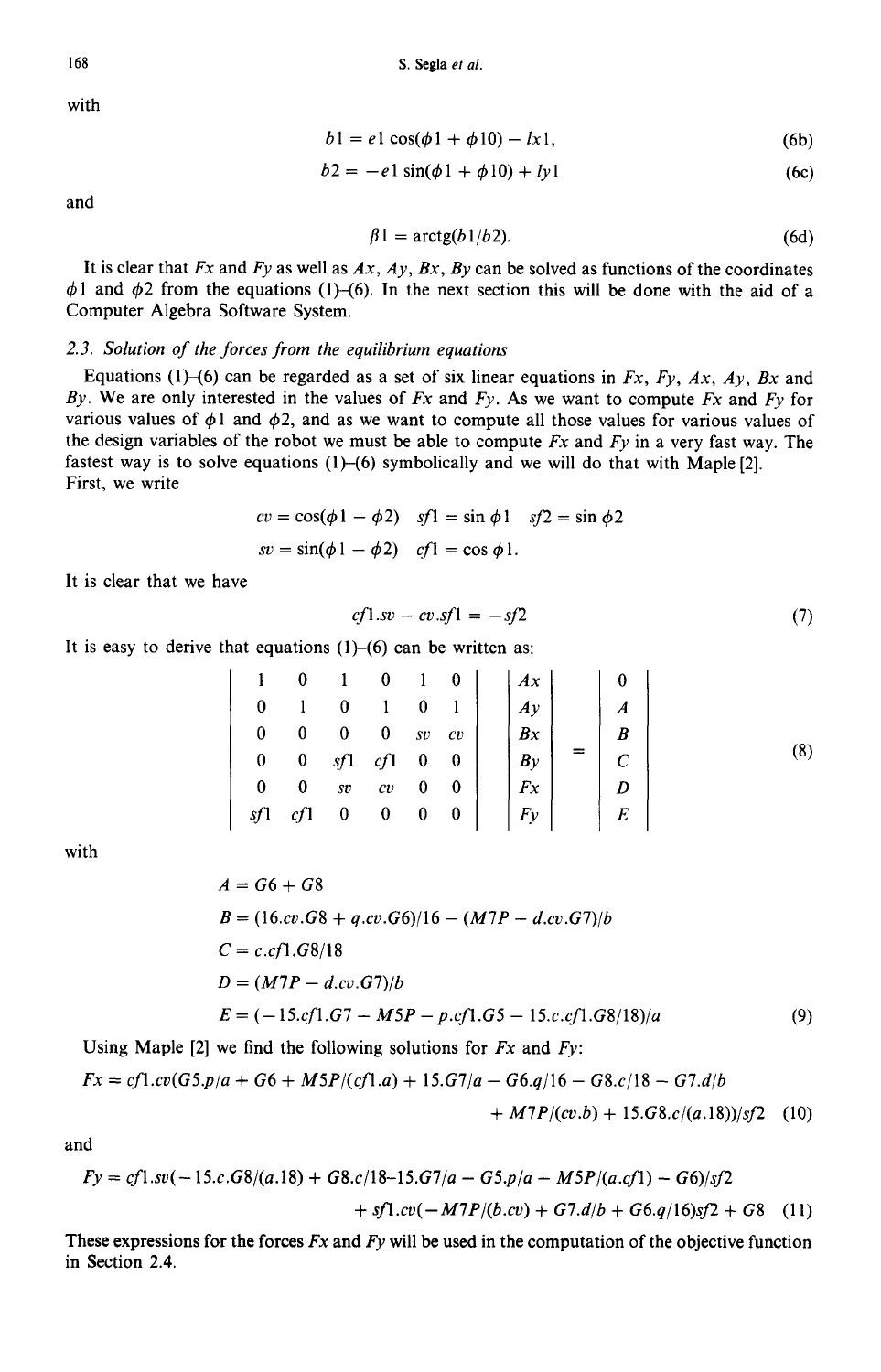## *2.4. Objective function*

When the variables of the robot and its balancing mechanisms given in Section 2.1. are known, the forces Fx and *Fy* can be computed from equations (10) and (11) for all possible values of the coordinates  $\phi$  I and  $\phi$ 2. In the ideal situation the forces would be zero. Let us define a coordinate system  $Z(x, y)$ , see Fig. 2. Then the coordinates  $\phi$ 1 and  $\phi$ 2 can be computed from the coordinates  $x$  and  $y$  of point  $C$  using equations

$$
\phi_2 = 2 \arcsin(\sqrt{(x^2 + y^2)/2a}) \tag{12}
$$

and

$$
\phi 1 = \pi/2 + \phi 2/2 - \arcsin y / \sqrt{(x^2 + y^2)}
$$
 (13)

As mentioned in Section 2, the position of point M in the rectangle *EFGH* corresponds to the position of point C in the rectangle  $E'F'G'H'$  which is determined by intervals of coordinates x and y:  $0.115 \text{ m} \le x \le 0.295 \text{ m}$  and  $-0.025 \text{ m} \le y \le 0.155 \text{ m}$ . We are now able to compute *Fx* and Fy for any position of point C in the rectangular *E'F'G'H'.* 

An appropriate objective function can be defined in the form:

$$
fav = \sum_{i=1}^{N} \frac{\sqrt{Fxi^2 + Fyi^2}}{N}
$$
 (14)

where N is the number of points in the rectangle  $E'F'G'H'$  at which the forces  $Fx$  and  $Fy$  are computed. For this purpose a rectangular grid will be used. It is obvious that the objective function defined by equation (14) represents an average resulting force acting on point C which is needed to balance the robot. This average force will be minimized.

### *2.5. Design variables*

Not all variables in equations (10) and (11) are design variables of the robot balancing system. The balancing moments *M7P* and *M5P* are determined by equations (5a) and (6a) and for *l1T* and *12T* (computed variables) we have the following relations (see Figs 3 and 4)

$$
l1T = \sqrt{(lx1^2 + ly1^2) + tm1}
$$
 (15)

$$
l2T = \sqrt{(e^2 + ly^2)^2 + lx^2 + tm^2}
$$
 (16)

which determine appropriate lengths of the spring rods. In the example treated in Section 4 the following variables will be specified:

$$
m5, m6, m7, m8, 15, 16, 17, 18, a, b, c, d, p, q, tm1, tm2.
$$
 (17)

For their values see Section 4.1.

This means, for the following design variables a minimum of (14) has to be found:

$$
e1, l01, k1, lx1, ly1, \phi 10, e2, l02, k2, lx2, ly2, \phi 20 \tag{18}
$$

For these variables search intervals have to be given in order to find an optimal design, see Section 4.2.

*Remark.* The variables e1 and e2 occur in the expressions for the forces *Fx* and *Fy* only in the combinations  $e1.k1$ ,  $e2.k2$  or  $e1/length$  and  $e2/length$ . This means that we can give  $e1$  and  $e2$ arbitrary values. If e1 or e2 is a factor f larger, then k1 and k2 will be a factor f smaller and this will give the same solution for the forces *Fx* and *Fy.* It means that we can specify the variables  $e1$  and  $e2$  and that in this case we have two independent design variables less and that will speed up the optimization program.

## **3. METHOD OF SOLUTION**

**The design of the robot in Fig. 1 has now been formulated as an optimization problem, we want a minimum of (14) and we want to know the values of the independent design variables (18). To find this minimum, we use existing optimization programs described in [6-8].**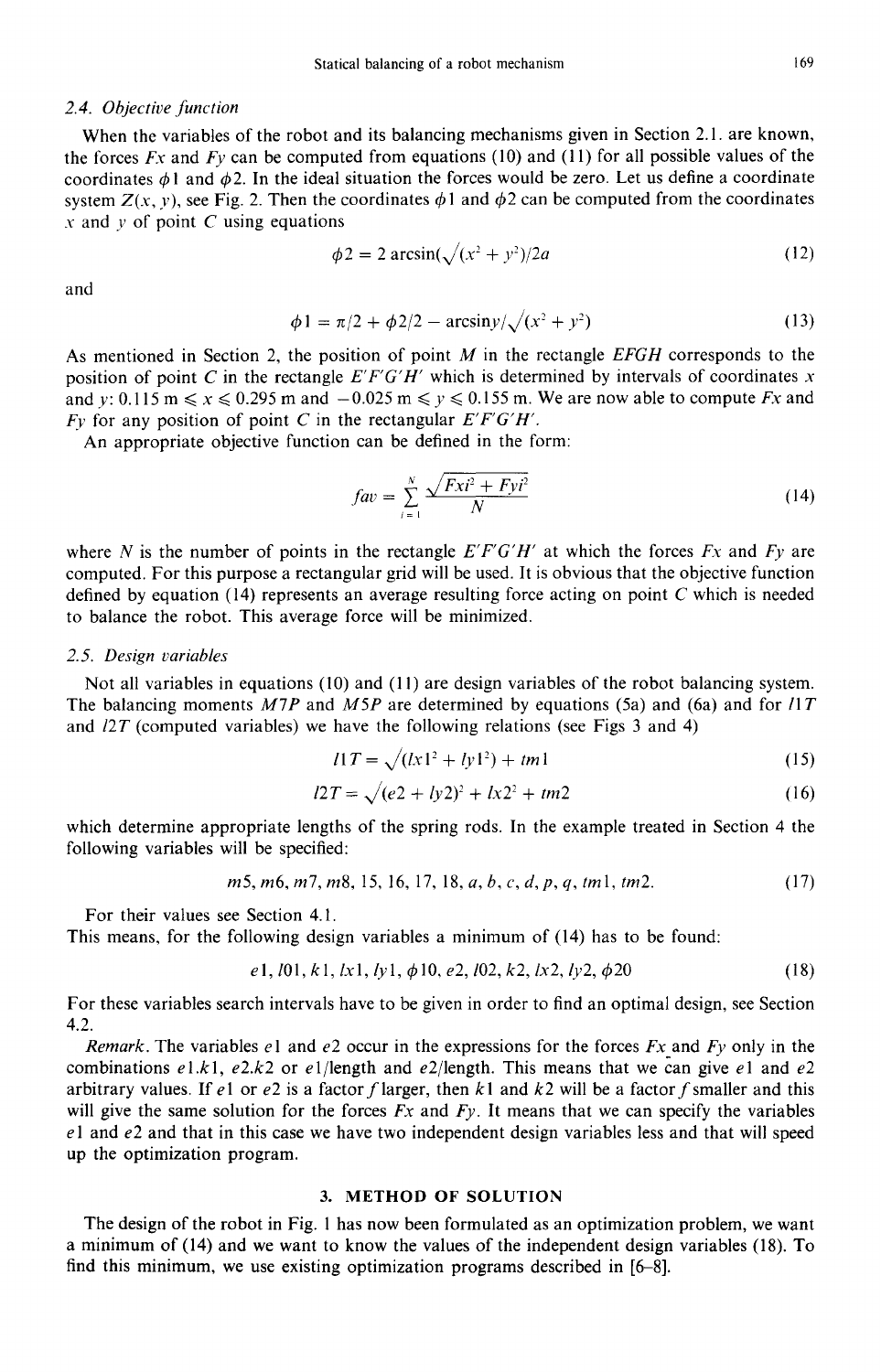

Fig. 6. Initial position of robot for case 1 as simulated by SPACAR.

#### *3. I. Optimization program GOOD*

It is clear that we have to find a global minimum for the function (14) for the variables (18). As we are not interested in a local extreme, all gradient methods are rejected. For a small number of variables a Monte Carlo method [6] with interactive interval reduction is very appropriate.

This method has been implemented by a Fortran program GOOD (Generator Of Optimal Designs). With this program that works in an interactive way the user is able to modify the search intervals for the independent variables manually during run time. With the aid of graphic functions it is shown on the screen where the subsequent suboptima are found, and the user can reduce the intervals accordingly. This way the convergence to an optimum can be speeded up. Recently the program has been extended to a genetic algorithm [8]. Using the same graphic interface, the user is able to start complete new populations in intervals where optima can be expected. It is found that "premature convergence" can be avoided this way. It appeared that for the number of independent variables (10) and for the time-consuming objective function we have here the genetic algorithm gave the fastest results.

#### *3.2. Genetic algorithm*

Genetic algorithms are extensively described in [9-11]. In order to apply a genetic algorithm, we have to "code" the designs. We will here only mention how the necessary coding for the robot designs takes place in the program used. As shown in the preceding section, a design for the robot is determined by 10 independent variables (18). The function to be optimized is written as  $f = -fav$ (see 14), where  $f$  is called the fitness function, that has to be maximized. The independent variables are coded in binary strings. When we divide a search domain of a variable *f.i.* in 1024 intervals, we can code a value in a certain interval as a binary number between 0000000000 and 1111111111. For two different designs (selected with a preference for "better" designs) we can apply cross-over between the two bit strings for this variable. When we do this for all variables, we have created two "child designs". Mutation is applied with a certain mutation probability (can be modified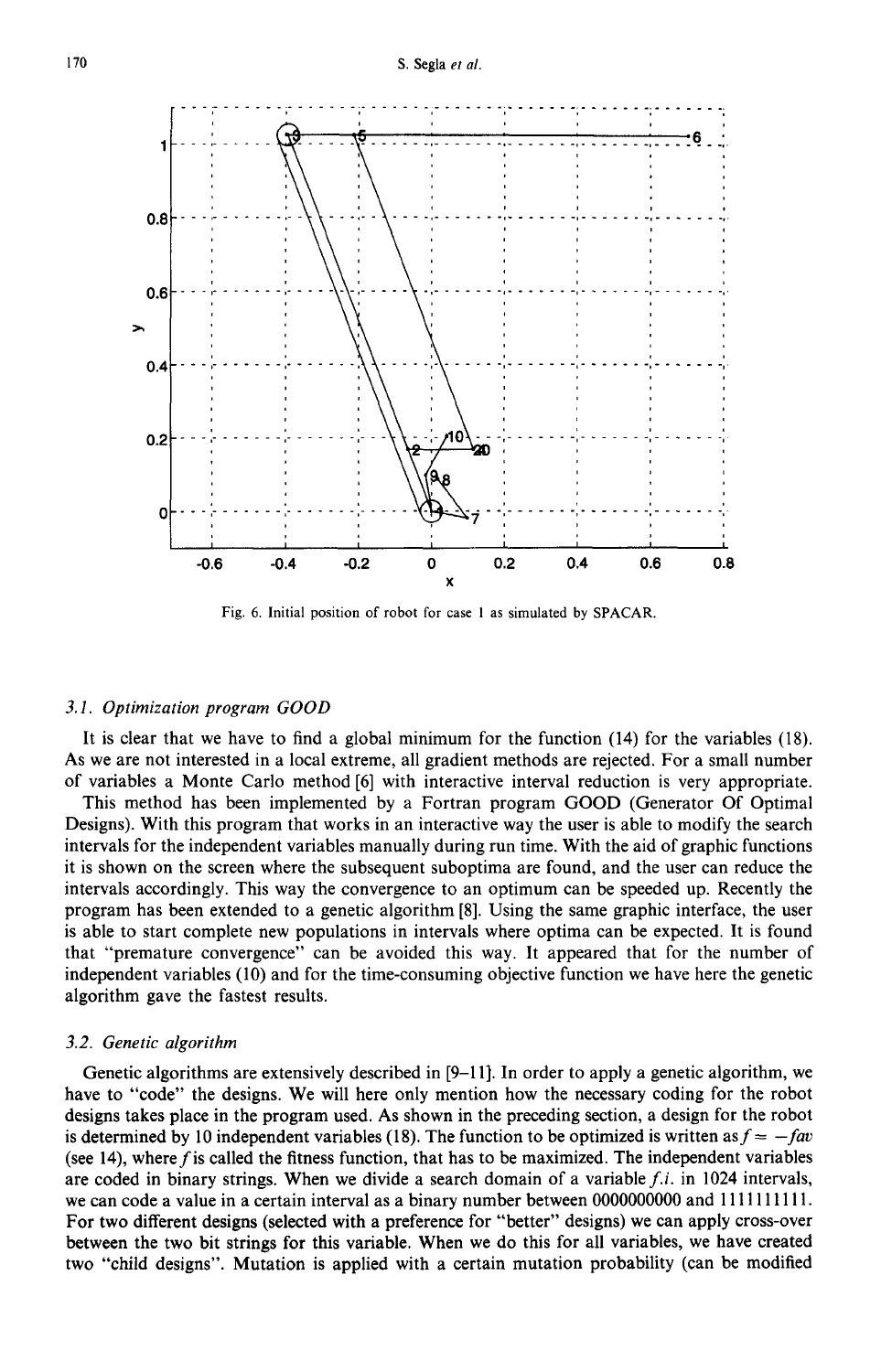interactively during run time). In general, when we divide a search interval *si* into a power of two intervals, and the number of bits is *nb,* we can define a tolerance *tol* by:

$$
tol = si/2nb
$$
 (19)

The tolerance *tol* can be specified by the user for all variables involved, *nb* is then computed from (19). A so-called start population (of  $f.i.$  100 robots) is randomly generated, and from this start population new populations are created in the manner just described. In GOOD the algorithm has been implemented in such a way that population size, mutation probability and search intervals can be modified during run time. The child designs tend to have better values of the fitness function (14), as explained in [9-11]. This way many suboptima are generated with increasingly better values of the fitness function (14). With the aid of the graphic interface of GOOD it is possible to find out in what regions of the search intervals the better designs are found, and to start a complete new population in those regions, see [8]. In the next sections results are given.

| PLBEAM<br>PLBEAM                   | T<br>$\overline{a}$            |                  | ļ                            | 11<br>12 |   |    | 2<br>3 |    | 12<br>13     |     |  |  |           |  |
|------------------------------------|--------------------------------|------------------|------------------------------|----------|---|----|--------|----|--------------|-----|--|--|-----------|--|
| PLBEAM                             | 3                              |                  | $\overline{\mathbf{c}}$<br>3 | 14       |   |    | 5      |    | 15           |     |  |  |           |  |
| PLBEAM                             | 4                              |                  | $\overline{5}$               | 15       |   |    | 6      |    | 16           |     |  |  |           |  |
| PLTRUSS                            | 5                              |                  | $\overline{a}$               |          | 4 |    |        |    |              |     |  |  |           |  |
| PLTRUSS                            | 6                              |                  | 4                            |          | 5 |    |        |    |              |     |  |  |           |  |
| PLBEAM                             | 7                              |                  | 1                            | 17       |   |    | 7      |    | 18           |     |  |  |           |  |
| PLTRUSS                            | 8                              |                  | 7                            |          | 8 |    |        |    |              |     |  |  |           |  |
| PLBEAM                             | 9                              |                  | $\mathbf{1}$                 | 11       |   |    | 9      | 19 |              |     |  |  |           |  |
| PLTRUSS                            | 10                             |                  | 9                            | 10       |   |    |        |    |              |     |  |  |           |  |
| PLBELT                             | 11                             |                  | 1                            | 17       |   |    | 3      |    | 14           |     |  |  | 0.03 0.03 |  |
| PLTERN                             | 12                             |                  | 4                            | 21       |   | 20 |        |    |              | 0.0 |  |  |           |  |
| $\mathbf{1}$<br>X<br>0             |                                |                  |                              |          | 0 |    |        |    |              |     |  |  |           |  |
| $\overline{a}$<br>Χ                | $-0.0645024$                   |                  |                              |          |   |    |        |    | 0.168046     |     |  |  |           |  |
| Χ<br>3                             | $-0.393465$                    |                  |                              |          |   |    |        |    | 1.02508      |     |  |  |           |  |
| Χ<br>4                             | 0.115498                       |                  |                              |          |   |    |        |    | 0.168046     |     |  |  |           |  |
| Χ<br>5                             | $-0.213465$                    |                  |                              |          |   |    |        |    | 1.02508      |     |  |  |           |  |
| Χ<br>6                             | 0.704535                       |                  |                              |          |   |    |        |    | 1.02508      |     |  |  |           |  |
| Χ<br>7                             | 0.0982066                      |                  |                              |          |   |    |        |    | $-0.0188539$ |     |  |  |           |  |
| Χ<br>8                             | 0.0176586                      |                  |                              |          |   |    |        |    | 0.0874153    |     |  |  |           |  |
| Χ<br>9                             | -0.0161054                     |                  |                              |          |   |    |        |    | 0.0986946    |     |  |  |           |  |
| Χ<br>10                            | 0.0425081                      |                  |                              |          |   |    |        |    | 0.204759     |     |  |  |           |  |
| X<br>20                            | 0.115498                       |                  |                              |          |   |    |        |    | 0.168046     |     |  |  |           |  |
| <b>FIX</b><br>1                    | $\mathbf{1}$<br>$\overline{c}$ |                  |                              |          |   |    |        |    |              |     |  |  |           |  |
| FIX<br>1                           |                                |                  |                              |          |   |    |        |    |              |     |  |  |           |  |
| FIX<br>8<br>FIX<br>8               | $\mathbf{1}$<br>$\overline{a}$ |                  |                              |          |   |    |        |    |              |     |  |  |           |  |
| FIX<br>10                          | $\mathbf{1}$                   |                  |                              |          |   |    |        |    |              |     |  |  |           |  |
| FIX<br>10                          | 2                              |                  |                              |          |   |    |        |    |              |     |  |  |           |  |
| 21<br>FIX                          | $\overline{1}$                 |                  |                              |          |   |    |        |    |              |     |  |  |           |  |
| <b>RLSE</b><br>8                   | 1                              |                  |                              |          |   |    |        |    |              |     |  |  |           |  |
| LENGTH0                            | 8                              |                  | $-0.0116236$                 |          |   |    |        |    |              |     |  |  |           |  |
| RLSE<br>10                         | 1                              |                  |                              |          |   |    |        |    |              |     |  |  |           |  |
| LENGTH0                            |                                | $10 - 0.0004555$ |                              |          |   |    |        |    |              |     |  |  |           |  |
| INPUTX                             | 20                             | 1                |                              |          |   |    |        |    |              |     |  |  |           |  |
| INPUTX                             | 20                             | 2                |                              |          |   |    |        |    |              |     |  |  |           |  |
| <b>END</b>                         |                                |                  |                              |          |   |    |        |    |              |     |  |  |           |  |
| ESTIFF                             | 8                              | 23158            |                              |          |   |    |        |    |              |     |  |  |           |  |
| ESTIFF                             | 10                             | 64957.7          |                              |          |   |    |        |    |              |     |  |  |           |  |
| XF<br>$\overline{\mathbf{c}}$<br>0 |                                | $-4.0875$        |                              |          |   |    |        |    |              |     |  |  |           |  |
| XF.<br>5<br>0                      |                                | $-25.2547$       |                              |          |   |    |        |    |              |     |  |  |           |  |
| XF<br>4<br>0                       |                                | $-31.0874$       |                              |          |   |    |        |    |              |     |  |  |           |  |
| XF<br>3<br>0                       | $-1016.74$                     |                  |                              |          |   |    |        |    |              |     |  |  |           |  |
| XF<br>$\mathbf{1}$<br>0            |                                | $-304.539$       |                              |          |   |    |        |    |              |     |  |  |           |  |
| XF<br>6<br>0                       |                                | $-193.682$       |                              |          |   |    |        |    |              |     |  |  |           |  |
| END                                |                                |                  |                              |          |   |    |        |    |              |     |  |  |           |  |

Fig. 7. Inputfile for SPACAR with definition of the robot mechanism, case I.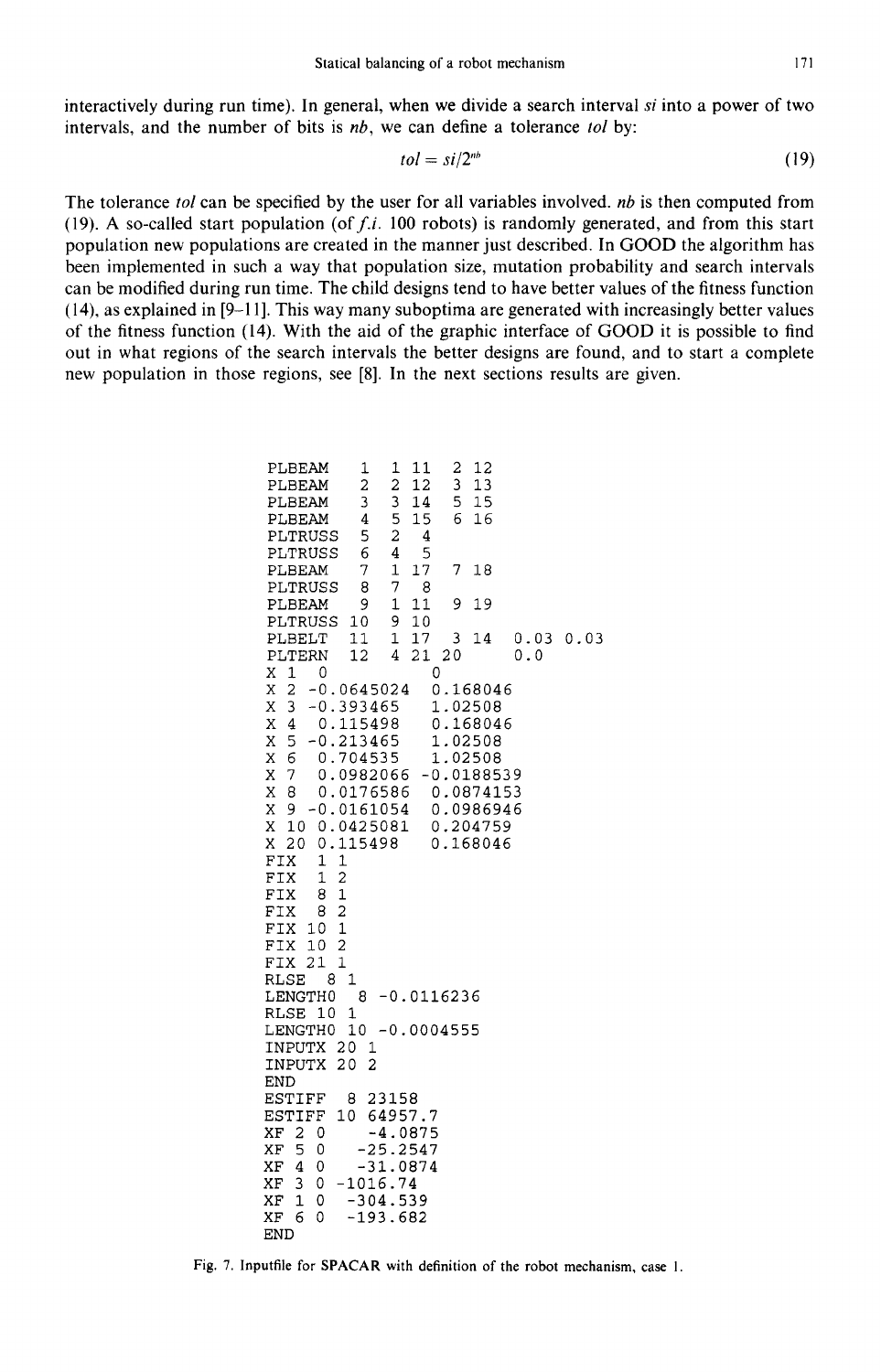

Fig. 8. Absolute value of driving forces,  $F = \sqrt{Fx_2 + Fy_2}$ , as function of position in input working area, case 1.

## 4. RESULTS

## *4. I. Specified variables*

In the example treated the following variables have been specified:

 $e1 = 0.1$  m,  $e2 = 0.1$  m,  $m5 = 57.0$  kg,  $m6 = 1.0$  kg,  $m7 = 97.43$  kg,  $m8 = 5.16$  kg,  $15 = 1.098$  m,  $16 = 0.18$  m,  $17 = 1.098$  m,  $18 = 0.918$  m,  $tm1 = 0.15$  m,  $tm2 = 0.1$  m,  $a = 0.18$  m,

 $b = 0.18$  m,  $c = 0.458$  m,  $d = 0.2225$  m,  $p = 0.5$  m,  $q = 0.105$  m.

It is to be understood that these variables could just as well be considered as design variables. In this case we would have to specify intervals for them and they would be treated like the variables in Section 4.2.

## *4.2. Search intervals for design variables*

In Table 1 the search intervals for all independent design variables are given. This table has been used in the optimization program. A minimum for (14) is found in the given search intervals for the design variables.

| Table 1. Search intervals |       |             |             |  |  |  |  |
|---------------------------|-------|-------------|-------------|--|--|--|--|
| Variable                  | Units | Lower bound | Upper bound |  |  |  |  |
| k <sub>1</sub>            | N/m   | 0           | 4,000,000   |  |  |  |  |
| 101                       | m     | 0.15        | 0.4         |  |  |  |  |
| lx1                       | m     | $-0.08$     | 0.08        |  |  |  |  |
| 1y1                       | m     | 0.035       | 0.234       |  |  |  |  |
| $\phi$ 10                 | rad   | $-0.3491$   | 0.3491      |  |  |  |  |
| k <sub>2</sub>            | N/m   | 0           | 600,000     |  |  |  |  |
| 102                       | m     | 0.1         | 0.45        |  |  |  |  |
| 1x2                       | m     | $-0.04$     | 0.04        |  |  |  |  |
|                           | m     | 0.024       | 0.18        |  |  |  |  |
| $\frac{ly2}{\phi 20}$     | rad   | 2.7925      | 3.4906      |  |  |  |  |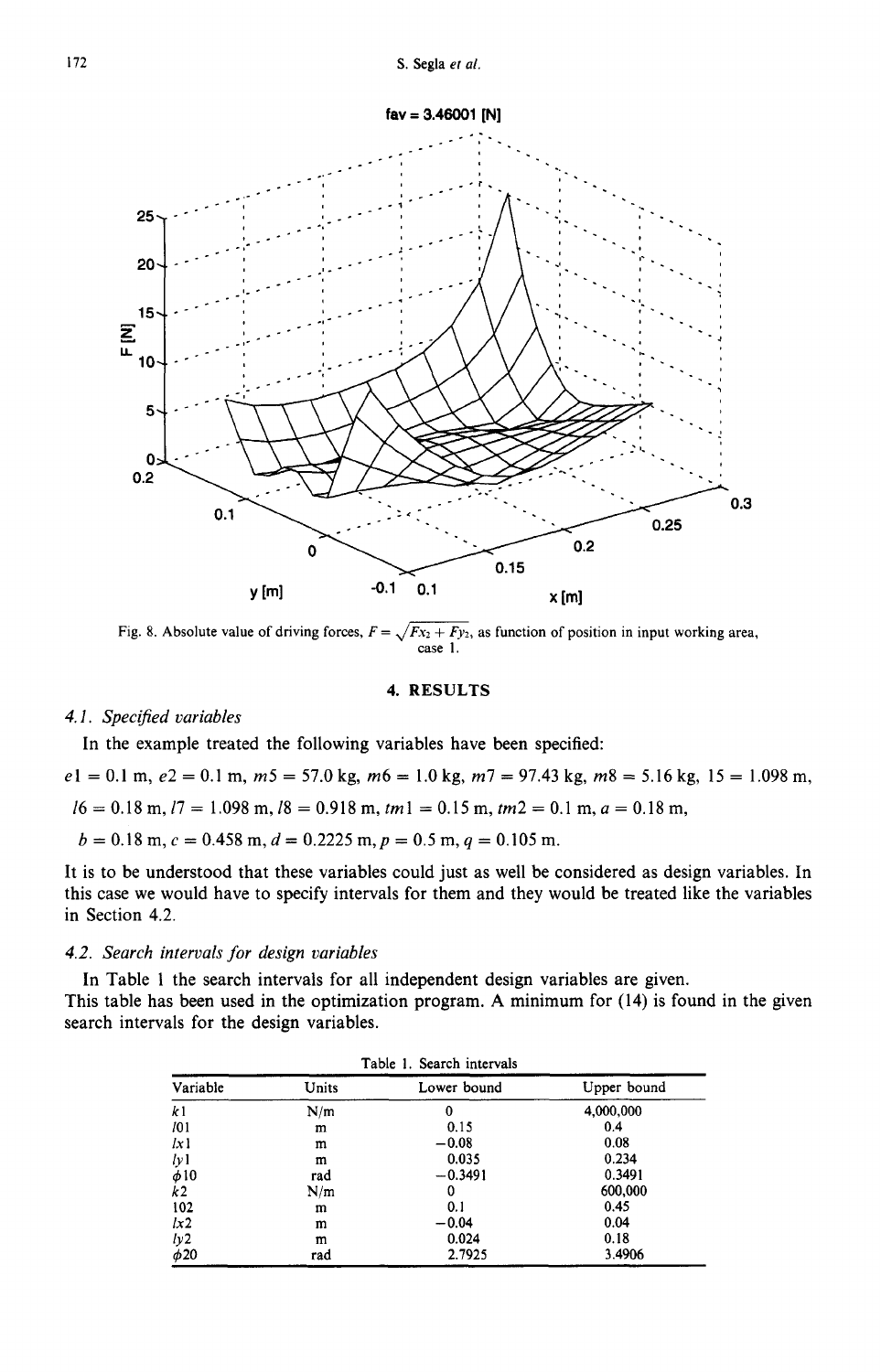| Table 2. Output of optimization programs |       |               |               |              |              |  |  |  |
|------------------------------------------|-------|---------------|---------------|--------------|--------------|--|--|--|
| Variable                                 | Units | Case 1        | Case 2        | Case 3       | Case 4       |  |  |  |
| kl                                       | N/m   | 64957.72      | 77470.14      | 60332.34     | 58951.69     |  |  |  |
| 701                                      | m     | 0.3595802     | 0.325919      | 0.3582281    | 0.3801751    |  |  |  |
| lν1                                      | m     | $-0.04250812$ | 0.01328951    | 0.07142384   | 0.03219239   |  |  |  |
| 44                                       | m     | 0.2047589     | 0.1753409     | 0.1961656    | 0.2276097    |  |  |  |
| φ10                                      | rad   | 0.2047383     | $-0.07568362$ | $-0.3489188$ | $-0.1374789$ |  |  |  |
| k2                                       | N/m   | 23157.98      | 6885.527      | 9764.061     |              |  |  |  |
| 102                                      | m     | 0.299869      | 0.1778149     | 0.331819     |              |  |  |  |
| lx2                                      | m     | $-0.01765858$ | 0.001941306   | 0.004234375  |              |  |  |  |
| Iy2                                      | m     | 0.08741526    | 0.02669327    | 0.09313436   |              |  |  |  |
| $\phi$ 20                                | rad   | 3.331267      | 3.143471      | 3.061444     |              |  |  |  |
| /1T                                      | m     | 0.3591247     | 0.3258438     | 0.3587638    | 0.379875     |  |  |  |

 $/2$ T m  $0.2882454$   $0.2267082$   $0.2931808$   $$ *fax* **N** 3.15 0.8545785 2.290451 46.09412

#### *4.3. Output of optimization programs*

The values found for the design and computed variables of the robot balancing system for a minimum of the object function (14) are given in Table 2. The specified variables are given in Section 4.1. Four cases have been optimized. The results of the first case characterize optimal balancing mechanisms of the existing robot APR 20 with  $d = 0.2225$  m. For the second case we specified  $d = 0$ . It means that the centre of gravity T7 is at joint D (see Fig. 2). For the third case we specified the value of  $m7 = 87.43$  kg (without the payload of 10 kg) and therefore we have  $d = 0.12236$  m. We can conclude that the best result was gained for  $d = 0.12236$  m. Comparing average forces *fav* for the three cases we can conclude that the best result was gained for  $d = 0$ . Of course, we could consider this specified variable as a design variable. The fourth case is characterized by the value of  $d = 0$  however only the balancing mechanism for the link 5 was used. The result of optimization  $f(x) = 46.09412$  N) is much worse than in the previous three cases. It is caused by the fact that this balancing mechanism is not able to balance link 5 and also links 6 and 8 well.



Fig. 9. Absolute value of driving forces,  $F = \sqrt{Fx^2 + Fy^2}$  as function of position in input working area, case 4.